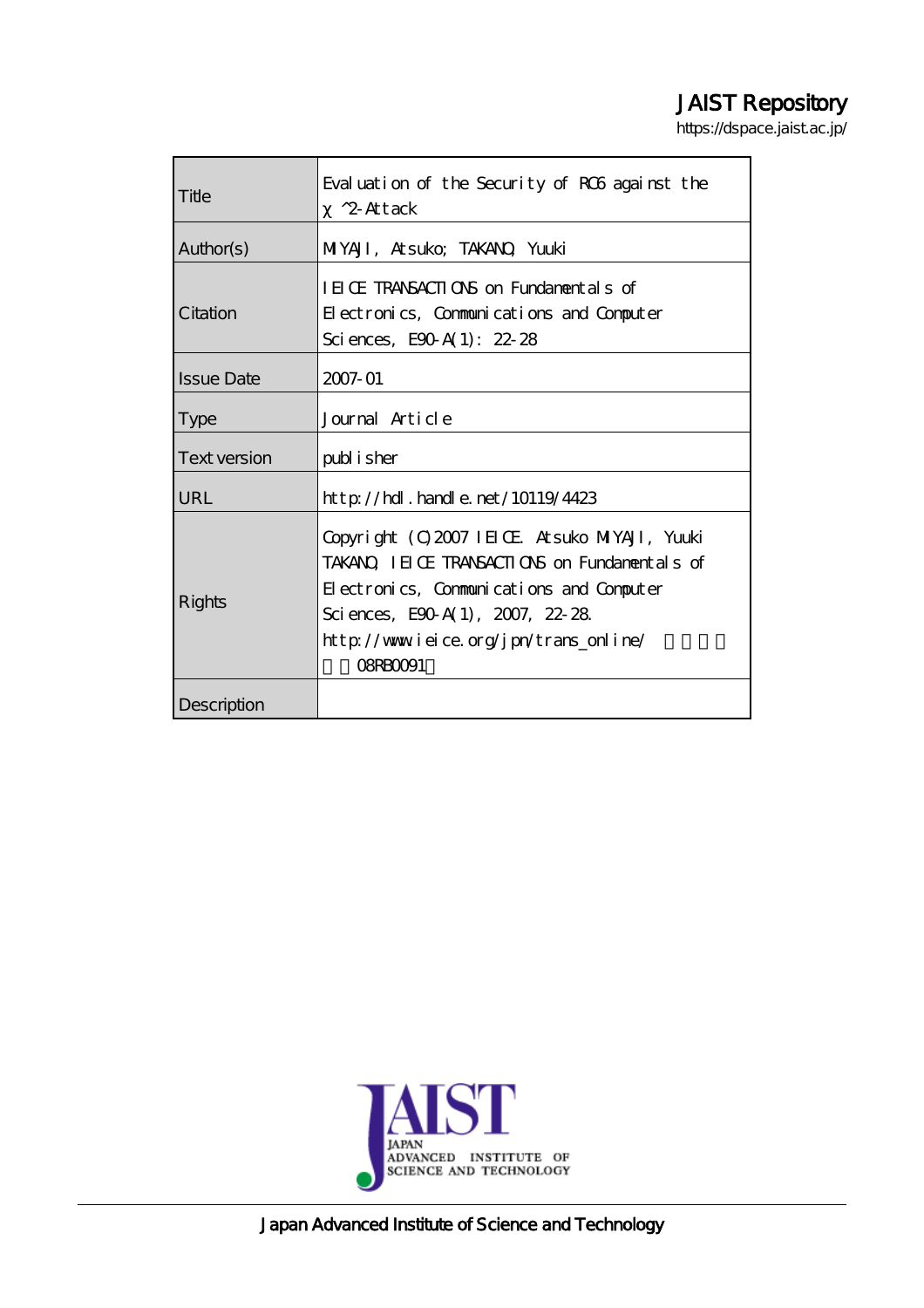## PAPER Special Section on Cryptography and Information Security

# **Evaluation of the Security of RC6 against the**  $\chi^2$ **-Attack<sup>\*\*</sup>**

**Atsuko MIYAJI**†∗a)**,** *Member and* **Yuuki TAKANO**†b)**,** *Nonmember*

**SUMMARY** Knudsen and Meier applied the  $\chi^2$ -attack to RC6. The  $\chi^2$ -attack recovers a key by using high correlations measured by  $\chi^2$ -value. Up to the present, the success probability of any  $\chi^2$ -attack has not been evaluated theoretically without using experimental results. In this paper, we discuss the success probability of  $\chi^2$ -attack and give the theorem that evaluates the success probability without using any experimental result, for the first time. We make sure the accuracy of our theorem by demonstrating it on both 4-round RC6 without post-whitening and 4-round RC6-8. We also evaluate the security of RC6 theoretically and show that a variant of the  $\chi^2$ -attack is faster than an exhaustive key search for the 192-bit-key and 256-bit-key RC6 with up to 16 rounds. As a result, we succeed in answering such an open question that a variant of the  $\chi^2$ -attack can be used to attack RC6 with 16 or more rounds.

 $key$  *words: block cipher, RC6,*  $\chi^2$ -attacks

## **1. Introduction**

The  $\chi^2$ -attack makes use of correlations between input (plaintext) and output (ciphertext) measured by the  $\chi^2$ -test, which was originally proposed by Vaudenay as an attack on the Data Encryption Standard (DES) [14], and Handschuh *et al*. applied that to SEAL [4]. To find correlations measured by the  $\chi^2$ -test, we have to handle plaintexts in such a way that the  $\chi^2$ -value of part of ciphertexts becomes significantly a high value. The distinguishing search finds the the condition for the good correlation and computes the necessary number of plaintexts for the  $\chi^2$ -value with a certain level under the condition. The  $\chi^2$ -attack rules out all wrong keys, and single out exactly a correct key by using the distinguishing search. Therefore, the  $\chi^2$ -attack requires more work and memory than the distinguishing search.

RC6 is a fully parameterized family of a block cipher [12]. This paper focuses on the 128-bit RC 6 with keys of 128, 192, and 256 bits, whose spec was required to the candidates of AES. In [3], [8], a  $\chi^2$ -attack was applied to RC6. They use the fact that a specific rotation in RC6 causes correlations between input and output, and estimated the security of RC6 against  $\chi^2$ -attack only from results of the distinguishing search [8]. That is, they just focus on only the  $\chi^2$ -value, strictly speaking, which is given as the average of

Manuscript received March 27, 2006.

Manuscript revised July 2, 2006.

†The authors are with Japan Advanced Institute of Science and Technology, Nomi-shi, 923-1292 Japan. \*Supported partly by Inamori Foundation.

∗∗A preliminary version was presented at ACISP'05.

| Table 1                     | Attacks on RC6.               |               |              |
|-----------------------------|-------------------------------|---------------|--------------|
| Attack                      | Target RC6                    | Rounds #Texts |              |
| Linear Attack [1]           | RC <sub>6</sub>               | 16            | $2^{119}$    |
| Multiple Linear Attack [15] | 192-bit-key RC6               | $14^{1}$      | $2^{119.68}$ |
| $x^2$ Attack [8]            | 128-bit-key RC6               | 12            | $2^{94}$     |
|                             | 192-bit-key RC6               | 14            | $2^{108}$    |
|                             | 256-bit-key RC6               | 15            | $2^{119}$    |
| $\chi^2$ Attack [11]        | 128-bit key RC6W <sup>2</sup> | 17            | $2^{123.9}$  |
| Attack [5]                  | 128-bit key $R C6P3$          | 16            | $2^{117.84}$ |
| Our result                  | 192-bit-key RC6               | 16            | $2^{127.20}$ |
|                             | 256-bit-key RC6               | 16            | $2^{127.20}$ |

1: A weak key of 18-round RC6 with 256-bit key can be recovered by  $2^{126.936}$  plaintexts with the probability of about  $1/2^{90}$ .

2: RC6W means RC6 without pre- or post-whitening.

3: RC6P means RC6 without post-whitening.

 $\chi^2$ -value measured over part of set of plaintexts.  $\chi^2$ -attacks to a simplified variant of RC6 such as RC6 without pre- or post-whitening or RC6 without only post-whitening are further improved in [11] or [5], respectively. The variance as well as the average of  $\chi^2$ -value is taken into account to recover a key in their attack. Thus, their  $\chi^2$ -attack can recover a correct key in the high probability with a rather lower  $\chi^2$ value than [8]. They also pointed out that the  $\chi^2$ -attack does not necessarily succeed even if the distinguishing search results in the high  $\chi^2$ -value. This indicates that the security against the  $\chi^2$ -attack cannot be estimated directly from the results of the distinguishing search. Table 1 summarizes the previous attacks on RC6.

Theoretical analysis on  $\chi^2$ -attack has been done by [10], [16]. In [16], the average of  $\chi^2$ -value used in the distinguishing search of [8] is theoretically computed, by which the necessary number of plaintexts for the  $\chi^2$ -value with a certain level can be estimated theoretically in each round. However, this is not enough to evaluate the success probability of  $\chi^2$ -attack itself since there is the significant difference between the distinguishing search and the  $\chi^2$ -attack as mentioned above. On the other hand, theoretical difference between a distinguishing search and a  $\chi^2$ -attack on RC6 without post-whitening [5] has been discussed in [10]. They make use of the idea of the theoretical and experimental complexity analysis on the linear cryptanalysis [6], [13] to fit it in the theoretical and experimental complexity analysis on the  $\chi^2$ -attack. They also present the theorem to compute the success probability of  $\chi^2$ -attacks by using the results of distinguishing search, and, thus, they can succeed to estimate the security against  $\chi^2$ -attack on RC6 with rather less work and memory. However, their estimation re-

Final manuscript received August 21, 2006.

a) E-mail: miyaji@jaist.ac.jp

b) E-mail: ytakano@jaist.ac.jp

DOI: 10.1093/ietfec/e90–a.1.22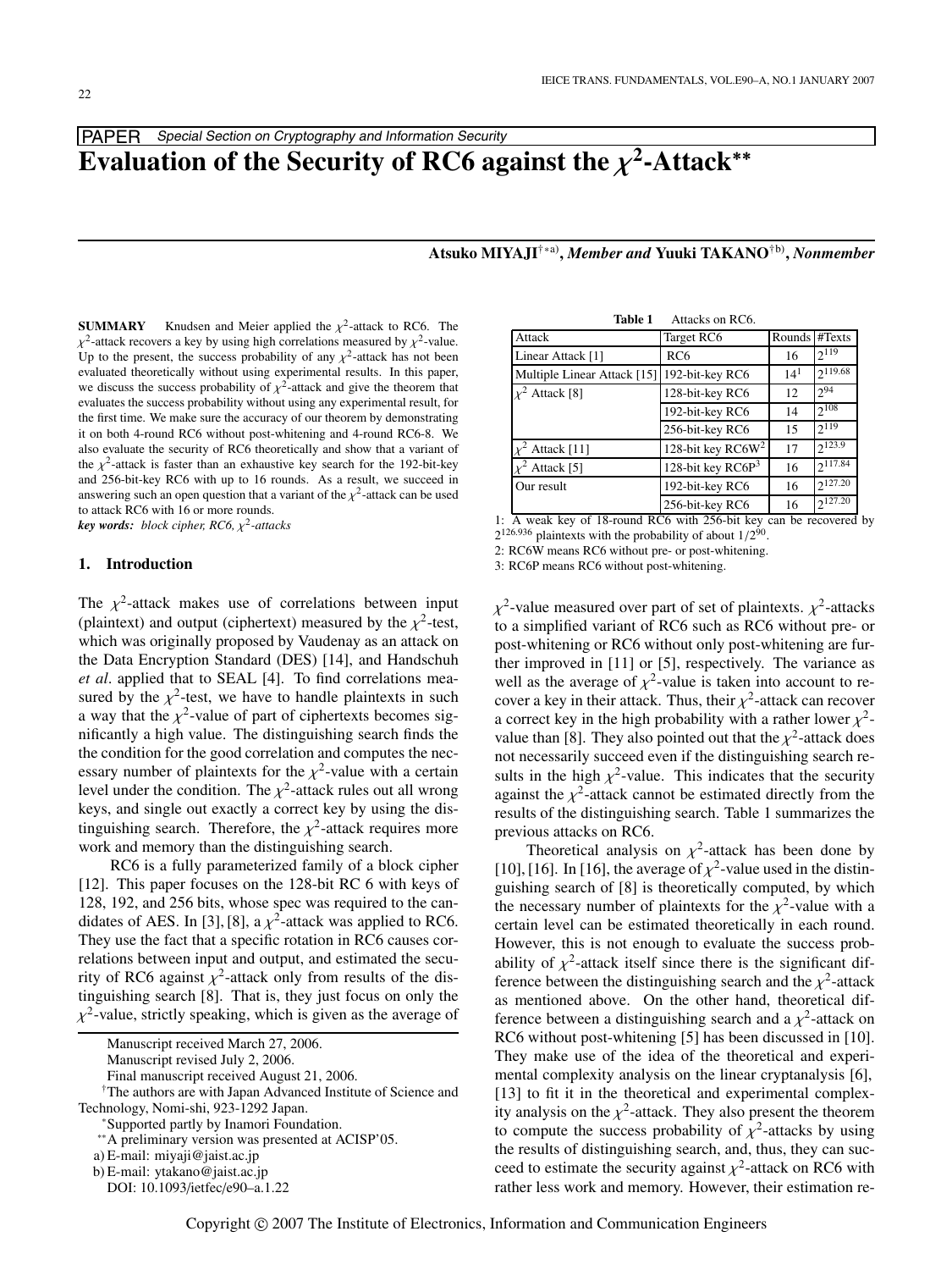quires experimental results of distinguishing search. Up to the present, the success probability of a  $\chi^2$ -attack has not been evaluated theoretically without any assumption of experimental results.

In this paper, we investigate the success probability of  $a \chi^2$ -attack, for the first time, and give the theorem that evaluates the success probability without any experimental result. First, we deal with a  $\chi^2$ -attack on RC6 without postwhitening [5] and give the theorem that evaluates the success probability theoretically. We make sure the accuracy of our theorem by comparing our approximation with the experimental results [5]. With our theory, we also confirm that 16-round 128-bit-key RC6 without post-whitening can be broken, which reflects the experimental approximation [5]. Then, we improve the  $\chi^2$ -attack to work on RC6 itself. The primitive extension to RC6 are shown in [5], but it does not seem to work. We give the theorem that evaluates the success probability of the  $\chi^2$ -attack on RC6 theoretically. We also demonstrate our theorem on 4-round RC6-8 and make sure the accuracy by comparing our approximation with the experimental results. With our theory, we confirm that 16 round 192-bit-key and 256-bit key RC6 can be broken. As a result, we can answer the open question of [8], that is, whether  $\chi^2$ -attack can be used to attack RC6 with 16 or more rounds.

This paper is organized as follows. Section 2 summarizes the notation, RC6 algorithms, the  $\chi^2$ -test, and statistical facts used in this paper. Section 3 reviews the  $\chi^2$ -attack against RC6 without post-whitening and the theoretical relation between a distinguishing search and a  $\chi^2$ -attack. Section 4 presents the theorem of success probability of  $\chi^2$ attacks on RC6 without post-whitening and investigates the accuracy by comparing the approximations of success probability to 4-round RC6 without post-whitening with implemented results. Section 5 improves the  $\chi^2$ -attack on RC6 without post-whitening to that on RC6 and presents the theorem of the success probability of the  $\chi^2$ -attack on RC6. We investigate the accuracy by demonstrating the key recovery algorithm on RC6-8. We also discuss the applicable round of  $\chi^2$ -attack. A conclusion is given in Sect. 6.

## **2. Preliminary**

We summarize the  $\chi^2$ -test, statistical facts, and RC6 algorithm [12], used in this paper.

## 2.1 Statistical Facts

We make use of the  $\chi^2$ -statistic [9] to distinguish a distribution with an unknown probability distribution **p** from an expected distribution with a probability distribution  $\pi$ . Let *X* = *X*<sub>0</sub>, ..., *X*<sub>*n*−1</sub> be a sequence of ∀*X*<sub>*i*</sub> ∈ {*a*<sub>0</sub>, ···, *a*<sub>*m*−1</sub>} with unknown probability distribution **p**, and  $N_{a_j}(X)$  be the number of *X* which takes on the value  $a_i$ . The  $\chi^2$ -statistic of *X* which estimates the distance between the observed distribution and the expected distribution  $\pi = (\pi_1, \dots, \pi_m)$  is defined:

$$
\chi^2 = \sum_{i=0}^{m-1} \frac{(N(a_i) - n\pi_i)^2}{n\pi_i}.
$$
 (1)

After computing the  $\chi^2$ -statistic of *X*, we decide which hypothesis holds.

$$
\begin{cases}\nH_0: \mathbf{p} = \pi \quad \text{(null hypothesis)} \\
H_1: \mathbf{p} \neq \pi \quad \text{(alternate hypothesis)}\n\end{cases} (2)
$$

The following Theorems 1 and 2 on  $\chi^2$ -statistic are known.

**Theorem 1** ([17]): When  $H_0$  is true,  $\chi^2$  statistic given by Eq. (1) follows  $\chi^2$  distribution whose freedom is *m* − 1 approximately. In addition, the expected mean or variance is calculated by  $E_{H_0}(\chi^2) = m - 1$  or  $V_{H_0}(\chi^2) = 2(m - 1)$ , respectively.

**Theorem 2** ([17]): When  $H_1$  is true,  $\chi^2$  statistic given by Eq. (1) follows non-central  $\chi^2$  distribution whose freedom is *m* − 1 approximately. In addition, the mean or variance is computed by  $E_{H_1}(\chi^2) = m - 1 + n\theta$  or  $V_{H_1}(\chi^2) = 2(m - 1) +$ 4*n*θ, respectively, where *n*θ so called non-central parameter is  $n\theta = n \sum_{i=0}^{m-1} \frac{(\pi_i - P(a_i))^2}{\pi_i}$ , where  $P(a_i)$  is the probability of occurrence of *ai*.

In our case of which distinguishes a non-uniformly random distribution from uniformly random distribution [7]– [9], the probability  $\pi$  is equal to  $\frac{1}{m}$  and, thus, Eq. (1) is simply described as follows.

$$
\chi^2 = \frac{m}{n} \sum_{i=0}^{m-1} \left( n_i - \frac{n}{m} \right)^2.
$$
 (3)

Table 2 presents threshold for a 63 degrees of freedom. For example, (level,  $\chi_{63}^2$ ) = (0.95, 82.53) in Table 2 means that the value of the  $\chi^2$ -statistic exceeds 82.53 in the probability of 5% if the observation *X* is uniform.

Let us describe other statistical facts together with the notation.

**Theorem 3** (Central Limit Theorem [2]): Choose a random sample from a population which mean or variance is  $\mu$  or  $\sigma^2$ , respectively. If the sample size *n* is large, then the sampling distribution of the mean is closely approximated by the normal distribution, regardless of the population, where the mean or variance is given by  $\mu$  or  $\sigma^2/n$ , respectively.

We also follow commonly used notation: the probability density and the cumulative distribution functions of the standard normal distribution are denoted by  $\phi(x)$  and  $\Phi(x)$ ; the probability of distribution *X* in the range  $X \leq I$  is denoted by  $Pr(X \leq I)$ ; and N is used for the normal distributions. The probability density function of the normal distribution with the mean  $\mu$  and the variance  $\sigma^2$ ,  $\mathcal{N}(\mu, \sigma^2)$ , is

**Table 2**  $\chi^2$ -distributions with a 63 degree of freedom.

|  |  |  | Level 0.50 0.60 0.70 0.80 0.90 0.95 0.99                |
|--|--|--|---------------------------------------------------------|
|  |  |  | $\chi_{63}^2$ 62.33 65.20 68.37 72.20 77.75 82.53 92.01 |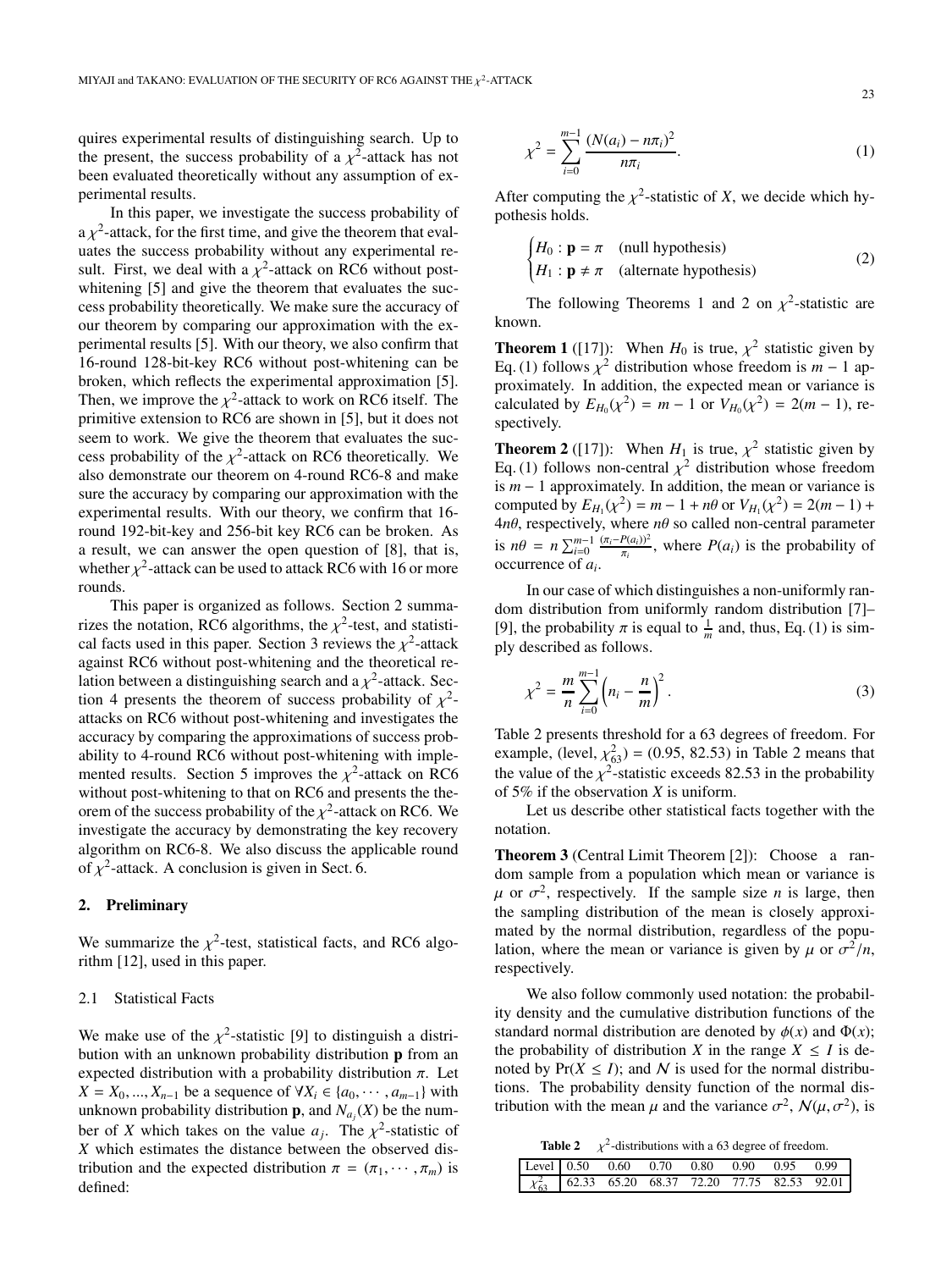given by the following equation,

$$
\phi_{(\mu,\sigma^2)}(x) = \frac{1}{\sqrt{2\pi\sigma^2}} \exp\left[-\frac{(x-\mu)^2}{2\sigma^2}\right].
$$

2.2 Block Cipher RC6

Before showing the encryption algorithm of RC6, we give some notation.

|                                         | $\{0, 1\}^k$ : k-bit data                                                             |
|-----------------------------------------|---------------------------------------------------------------------------------------|
|                                         | $\text{lsb}_n(X)$ : least significant <i>n</i> -bit of X;                             |
|                                         | $msbn(X)$ : most significant <i>n</i> -bit of X;                                      |
|                                         | $\oplus$ : bit-wise exclusive OR;                                                     |
|                                         | $a \ll b$ : cyclic rotation of a to the left by b-bit;                                |
|                                         | $S_i$ : <i>i</i> -th subkey                                                           |
|                                         | $(S_{2i}$ and $S_{2i+1}$ are subkeys of the <i>i</i> -th                              |
|                                         | round);                                                                               |
|                                         | $r$ : number of rounds:                                                               |
|                                         | $(A_i, B_i, C_i, D_i)$ : input of the <i>i</i> -th round;                             |
| $(A_0, B_0, C_0, D_0)$ : plaintext;     |                                                                                       |
|                                         | $(A_{r+2}, B_{r+2}, C_{r+2}, D_{r+2})$ : ciphertext after <i>r</i> -round encryption; |
|                                         | $f(x): x \times (2x + 1);$                                                            |
|                                         | $F(x)$ : $f(x)$ (mod $2^{32}$ ) $\ll 5$ ;                                             |
|                                         | $x  y$ : concatenated value of x and y.                                               |
| The detailed algorithm of RC6 is given: |                                                                                       |

## **Algorithm 1** (RC6 Encryption Algorithm):

1.  $A_1 = A_0$ ;  $B_1 = B_0 + S_0$ ;  $C_1 = C_0$ ;  $D_1 = D_0 + S_1$ ; 2. for  $i = 1$  to  $r$  do:  $t = F(B_i)$ ;  $u = F(D_i)$ ;  $A_{i+1} = B_i$ ;  $B_{i+1} = ((C_i \oplus u) \ll t) + S_{2i+1}$ ;  $C_{i+1} = D_i$ ;  $D_{i+1} = ((A_i \oplus t) \ll u) + S_{2i};$ 

3. 
$$
A_{r+2} = A_{r+1} + S_{2r+2}
$$
;  $B_{r+2} = B_{r+1}$ ;  
\n $C_{r+2} = C_{r+1} + S_{2r+3}$ ;  $D_{r+2} = D_{r+1}$ .

Steps 1 and 3 of Algorithm 1 are called pre-whitening and post-whitening, respectively. RC6 is specified as RC6  $w/r/b$ , which means that four w-bit-word plaintexts are encrypted with *r* rounds by *b*-byte keys. In this paper, we simply write RC6 if we deal with RC6 of 32-bit-word plaintexts. We also call RC6 without post-whitening to, simply, RC6P.

Hereafter, we discuss the success probability of a  $\chi^2$ attack against RC6, RC6P, or RC6-8, which means the probability of recovering a correct key in the attack.

#### 2.3 A Transition Matrix

A transition matrix describes input-output transition, which was introduced in [14] and applied to RC6-8 and RC6-32 in [16]. In [16], the transition matrix can compute the expected  $\chi^2$ -values on lsb<sub>5</sub>( $A_{r+2}$ )||lsb<sub>5</sub>( $C_{r+2}$ ) when plaintexts with  $\text{lsb}_5(A_0) = \text{lsb}_5(C_0) = 0$  are chosen, which is denoted by TM in this paper. So TM also gives the probability of occurrence of  $\text{lsb}_5(A_{r+2})$ || $\text{lsb}_5(C_{r+2})$ . We apply TM to compute the expected  $\chi^2$ -values and the variance on  $\frac{1}{3}$ lsb<sub>3</sub>( $A_{r+2}$ )||lsb<sub>3</sub>( $C_{r+2}$ ) when plaintexts with a fixed value of  $\text{lsb}_5(B_0) = \text{lsb}_5(D_0)$  are chosen.

## **3.**  $\chi^2$  **Attack on RC6P**

In this section, we review  $\chi^2$ -attack on RC6P [5], called Attack 1 in this paper, and then the success probability [10] based on the experimental results of the distinguishing search.

Intuitively, Attack 1 fixes some bits out of  $\| \text{sb}_n(B_0) \|$ lsb<sub>n</sub>( $D_0$ ), computes the characteristic value based on the  $\chi^2$ value of  $\text{lsb}_3(A_r)$ || $\text{lsb}_3(C_r)$  and recovers  $\text{lsb}_2(S_{2r})$ || $\text{lsb}_2(S_{2r+1})$ of *r*-round RC6P. Let us set:

 $(y_b, y_d) = (\text{lsb}_3(B_{r+1}), \text{lsb}_3(D_{r+1})),$ 

 $(x_c, x_a) =$  (lsb<sub>5</sub>(*F*( $A_{r+1}$ )), lsb<sub>5</sub>(*F*( $C_{r+1}$ ))),

 $(s_a, s_c) = (\text{lsb}_2(S_{2r}), \text{lsb}_2(S_{2r+1}))$  and  $s = s_a||s_c$ , where  $x_a$ (resp.  $x_c$ ) is the rotation amounts on  $A_r$  (resp.  $C_r$ ) in the *r*-th round.

## **Attack 1** ([5]):

- 1. Choose a plaintext  $(A_0, B_0, C_0, D_0)$  with  $(1sb_5(B_0), 1sb_5(D_0)) = (0, 0)$  and encrypt it.
- 2. For each  $(s_a, s_c)$ , decrypt  $y_d||y_b$  with a key  $0||s_a, 0||s_c$  by 1 round to  $z_a||z_c$ , which are denoted by a 6-bit integer  $z = z_a || z_c$ .
- 3. For each *s*, *xa*, *xc*, and *z*, update each array by incrementing count[ $s$ ][ $x_a$ ][ $x_c$ ][ $z$ ].
- 4. For each  $s, x_a$ , and  $x_c$ , compute  $\chi^2[s][x_a][x_c]$ .
- 5. Compute the average  $ave[s]$  of  $\{\chi^2[s][x_a]$  $\cdot$ [ $x_c$ ] $\}$ <sub>xa</sub> $\,x_c$ for each *s* and output *s* with the highest  $ave[s]$  as  $1$ sb<sub>2</sub>(*S*<sub>2*r*</sub>)||lsb<sub>2</sub>(*S*<sub>2*r*+1</sub>).

We may note that Attack 1 can be easily generalized to recover an *e*-bit key for an even *e*. In such a case, *z* is an  $(e + 2)$ -bit number, on which  $\chi^2$ -value is computed. The success probability of Attack 1 is derived theoretically from Theorem 4.

**Theorem 4** ([5]): Let  $n \ge 10$  and  $r \ge 4$ . The success probability *Ps* of Attack 1 on *r*-round RC6P with 2*<sup>n</sup>* plaintexts can be evaluated by using the distribution of  $\chi^2$ -values as follows,

$$
Ps = \int_{-\infty}^{\infty} f_{c[r,n]}(x) \cdot \left( \int_{-\infty}^{x} f_{w[r,n]}(u) du \right)^{2^{e}-1} dx, \tag{4}
$$

where  $f_{c[r,n]}(x)$  or  $f_{w[r,n]}$  is a probability density function of distribution of  $\chi^2$ -values on a correct or wrong key in Attack 1, given by

$$
f_{c[r,n]}(x) = \phi_{(\mu_{d[r-1,n-10]},\sigma^2_{d[r-1,n-10]}/2^{10})}(x)
$$
\n(5)

or

$$
f_{w[r,n]}(x) = \phi_{(\mu_{d[r+1,n-10]},\sigma^2_{d[r+1,n-10]}/2^{10})}(x),
$$
\n(6)

respectively, and  $\mu_{d[r,n]}(\sigma_{d[r,n]}^2)$  is mean (variance) of distribution of  $\chi^2$ -values on lsb<sub>3</sub>( $A_{r+1}$ )||lsb<sub>3</sub>( $C_{r+1}$ ) of *r*-round RC6P with  $\text{lsb}_5(B_0)$ || $\text{lsb}_5(D_0) = 0$  by using  $2^n$  plaintexts.

## **4. Success Probability of** χ**2-Attack on RC6P**

This section gives the theorem to compute the success probability of Attack 1 without any experimental result of distinguishing search.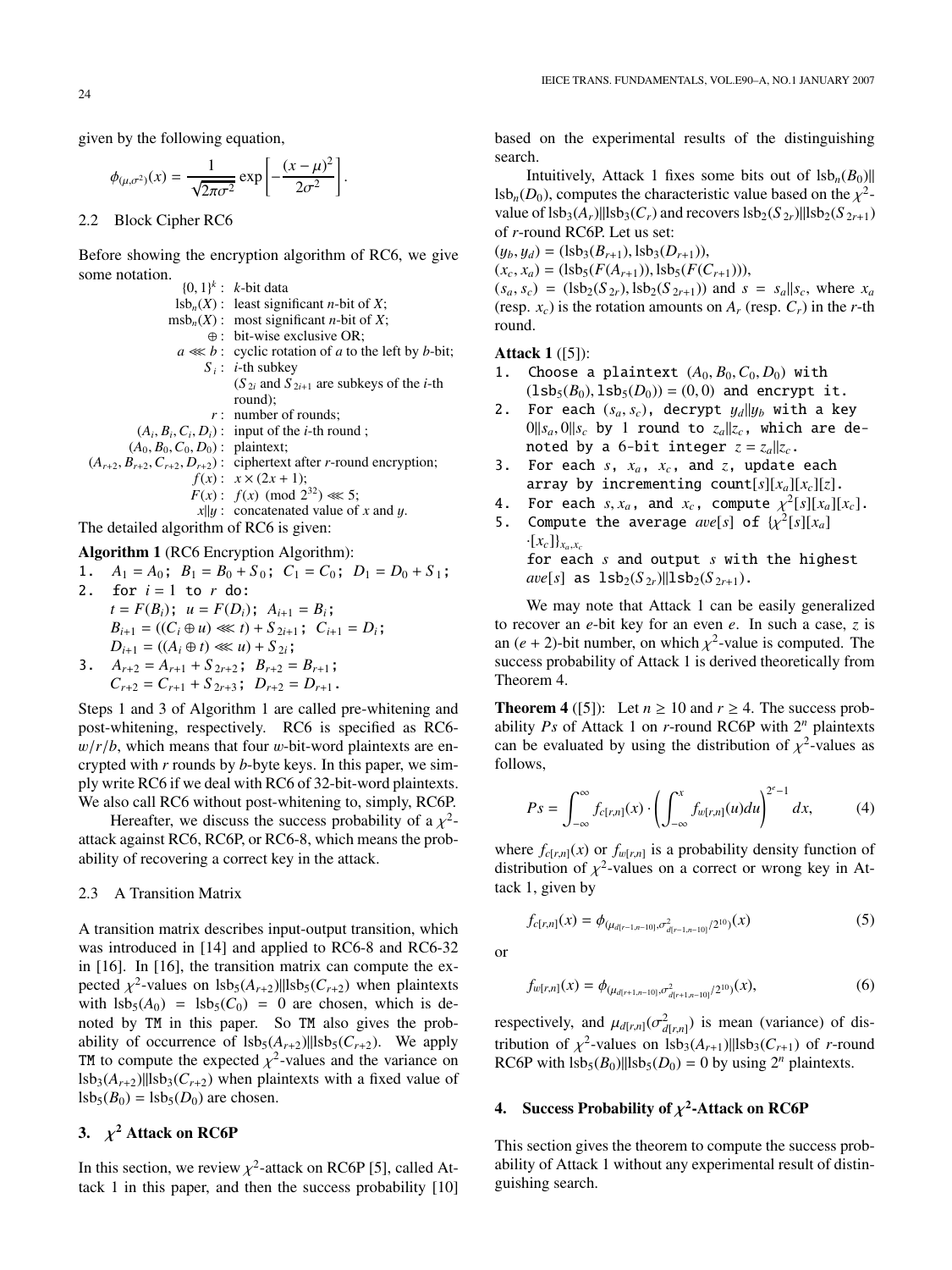## 4.1 Theoretical Mean and Variance of  $\chi^2$ -values

To compute the success probability of Attack 1 without any experimental results of distinguishing search, we have to compute the mean and variance,  $\mu_{d[r,n]}$  and  $\sigma^2_{d[r,n]}$ , theoretically, that is, we have to compute  $\theta_r$ . In our case,  $\theta_r$  is given as

$$
\theta_r = 2^6 \sum \left( P(\text{lsb}_3(A_{r+1}) \| \text{lsb}_3(C_{r+1})) - \frac{2^n}{2^6} \right)^2, \tag{7}
$$

where the summation is over  $\text{lsb}_3(A_{r+1})||\text{lsb}_3(C_{r+1}) \in \{0, 1\}^6$ and  $P(1s\mathbf{b}_3(A_{r+1})|| \mathbf{1} s\mathbf{b}_3(C_{r+1}))$  is the probability of occurrence of  $\text{lsb}_3(A_{r+1})$ || $\text{lsb}_3(C_{r+1})$ .  $\theta_r$  can be given by computing  $P(1sb_3(A_{r+1})||lsb_3(C_{r+1}))$  and, thus, derived theoretically by TM in Sect. 2, which follows the discussion below.

Attack 1 is based on a distinguishing search that chooses  $\text{lsb}_5(B_0) = \text{lsb}_5(D_0) = 0$  and computes the  $\chi^2$ value on  $\text{lsb}_3(A_{r+1})$ || $\text{lsb}_3(C_{r+1})$ , which are outputs of *r*-round RC6P. Therefore, we can apply TM to our distinguishing search by assuming that  $(A_1, B_1, C_1, D_1)$  is a plaintext since  $A_1 = B_0, C_1 = D_0$ , and both  $B_1$  and  $D_1$  are random number. On the other hand, we compute the  $\chi^2$ -value on  $(e + 2)$ -bit  $lsb_{e/2+1}(A_{r+1})||lsb_{e/2+1}(C_{r+1})$  in *e*-bit-key-recovery Attack 1, whose probability of occurrence is derived by using TM from the following Lemma 1.

**Lemma 1:** The probability of occurrence of  $\frac{1}{s} b_{e/2+1}(A_{r+1})$  $lsb_{e/2+1}(C_{r+1}),$  denoted by  $P(lsb_{e/2+1}(A_{r+1})||lsb_{e/2+1}(C_{r+1})),$ is computed from the probability of occurrence of  $lsb<sub>5</sub>(A<sub>r+1</sub>)||lsb<sub>5</sub>(C<sub>r+1</sub>)$  as follows

$$
P(1 \text{sb}_{e/2+1}(A_{r+1})||1 \text{sb}_{e/2+1}(C_{r+1}))
$$
  
=  $\sum_{i=0}^{2^{\beta}-1} \sum_{j=0}^{2^{\beta}-1} P(i||1 \text{sb}_{e/2+1}(A_{r+1})||j||1 \text{sb}_{e/2+1}(C_{r+1})),$ 

where  $\beta = 5 - (e/2 + 1)$  and *e* is an even integer from 2 to 10.

**Proof 1:** Lemma 1 holds because

$$
lsb5(Ar+1)||lsb5(Cr+1) = msb\beta(lsb5(Ar+1))||lsbe/2+1(Ar+1)||msb\beta(lsb5(Cr+1))||lsbe/2+1(Cr+1).
$$

We show theoretical and experimental results of mean and variance of  $\chi^2$ -values of 3- or 5-round RC6P in Table 3, respectively. Experiments are done by using  $100 \text{ keys} \times 100$ sets of texts. We see that both mean and variance of  $\chi^2$ -value can be computed theoretically.

### 4.2 Success Probability of Attack 1 on RC6P

By using the theoretical mean and variance in Sect. 4.1, the success probability of Attack 1 is proved as follows.

**Theorem 5:** The success probability of *e*-bit-key-recovery Attack 1 of *r*-round RC6P is given as follows,

$$
P_{^{c6p,e}}(n) = \int_{-\infty}^{\infty} \phi_{((k-1)+m\theta_{r-1},(2(k-1)+4m\theta_{r-1})/2^{10})}(x)
$$

$$
\cdot \left( \int_{-\infty}^{x} \phi_{((k-1)+m\theta_{r+1},(2(k-1)+4m\theta_{r+1})/2^{10})}(u) du \right)^{2^{e}-1} dx, \quad (8)
$$

where  $2^n$  is the number of texts;  $m = 2^{n-10}$ ;  $k = 2^{e+2}$ ;  $m\theta_r$ is *r*-round non-central parameter; and *e* is an even integer from 2 to 10.

**Proof 2:** *Ps* in Theorem 4 is derived by mean  $\mu_{d[r,n]}$  and variance  $\sigma_{d[r,n]}^2$  of distribution of  $\chi^2$ -values, which are computed by non-central parameter from Theorem 2. On the other hand,  $\theta_r$  is computed by using Lemma 1. Thus we get  $Ps_{rc6p,e}(n)$ . Г

Table 4 shows the success probability of Attack 1. According to Table 4, the theoretical estimation gives the upper bound of results. It seems rather rough upper bound. We will discuss the reason in Sect. 5.

## 4.3 Applicable Rounds of RC6P

By computing  $\theta_r$  of each round *r*, we derive the number of texts to recover a correct key with the probability of more than 95% by Attack 1. We approximate Eq. (8) to reduce the computation amount to get (8) for an even large *e*.

**Theorem 6:** The sufficient condition for  $Ps_{rc6p,e}(n) \ge 0.95$ is given as

$$
\widetilde{Ps}_{rc6p,e}(n) \ge 1 - \frac{1}{20(2^e - 1)},\tag{9}
$$

where

Table 4 Theoretical and experimental success probabilities of 4-round  $RCGP (e = 4).$ 

| $#$ texts    | 218  | 219  | $\gamma$ <sup>20</sup> |      |          |
|--------------|------|------|------------------------|------|----------|
| Theoretical  | 0.16 | 0.31 | 0.70                   | 0.99 | $1.00 -$ |
| Experimental | 0.10 | 0.17 | 0.34                   | 0.75 | - 00-    |

**Table 3**  $\chi^2$ -values of 3- or 5-round RC6P.

| 3 rounds       |       |             |       |              |          |       | 5 rounds    |       |              |
|----------------|-------|-------------|-------|--------------|----------|-------|-------------|-------|--------------|
| #texts         |       | Theoretical |       | Experimental |          |       | Theoretical |       | Experimental |
|                | mean  | variance    | mean  | variance     |          | mean  | variance    | mean  | variance     |
| $2^8$          | 63.20 | 126.82      | 63.18 | 126.50       | $2^{24}$ | 63.20 | 126.80      | 63.30 | 125.72       |
| 2 <sup>9</sup> | 63.41 | 127.64      | 63.27 | 126.78       | $2^{25}$ | 63.40 | 127.60      | 63.43 | 128.48       |
| $2^{10}$       | 63.82 | 129.29      | 63.79 | 125.02       | $2^{26}$ | 63.80 | 129.19      | 63.72 | 128.94       |
| $2^{11}$       | 64.64 | 132.57      | 64.33 | 130.48       | $2^{27}$ | 64.60 | 132.34      | 64.50 | 132.11       |
| $2^{12}$       | 66.29 | 139.14      | 65.92 | 139.85       | $2^{28}$ | 66.19 | 138.78      | 66.16 | 141.22       |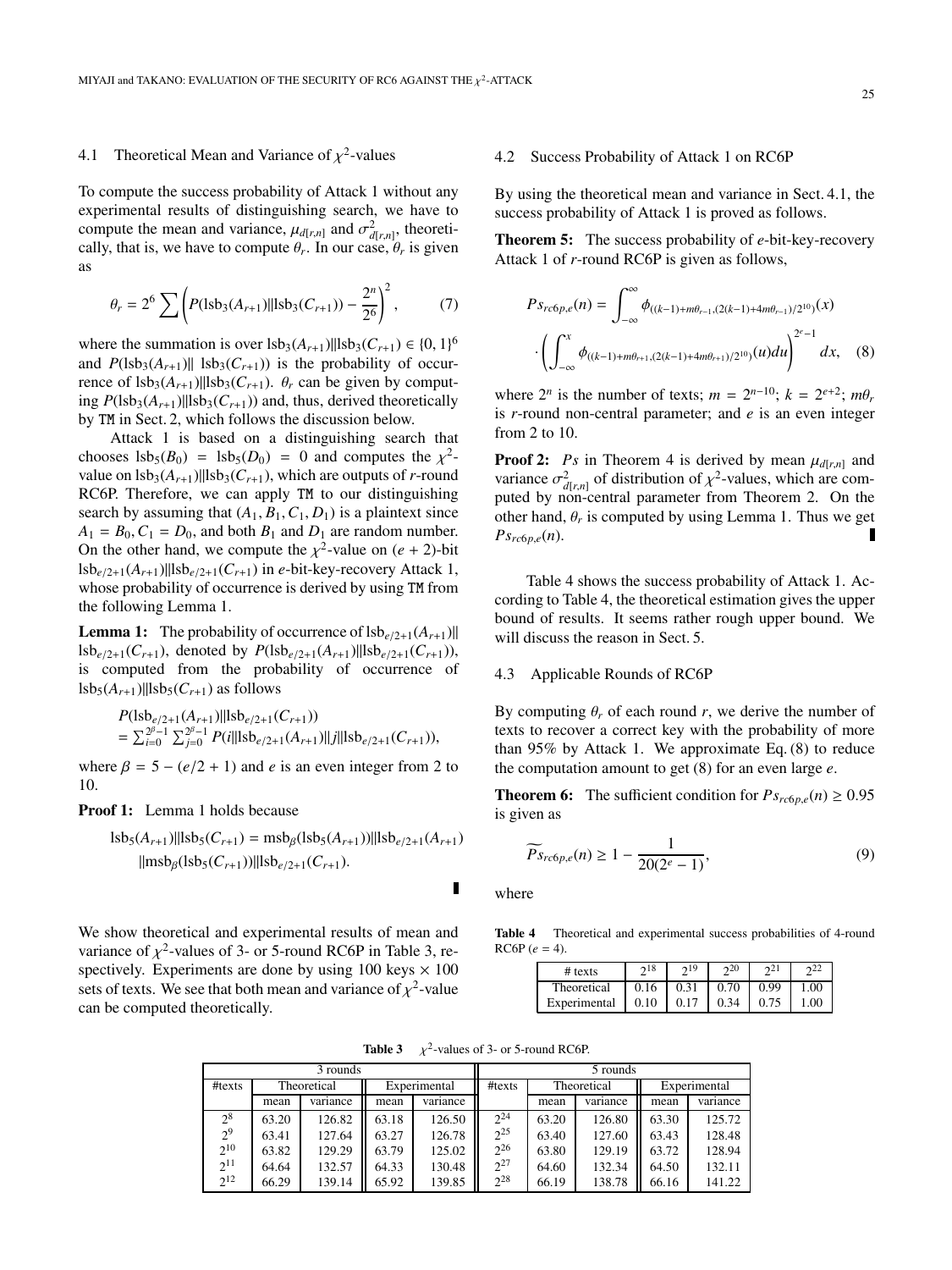$$
\widetilde{Ps}_{rc6p,e}(n) = \int_{-\infty}^{\infty} \phi_{(k-1+m\theta_{r-1}, (2(k-1)+4m\theta_{r-1})/2^{10})}(x)
$$

$$
\cdot \int_{-\infty}^{x} \phi_{(k-1+m\theta_{r+1}, (2(k-1)+4m\theta_{r+1})/2^{10})}(u) du dx;
$$

 $m = 2^{n-10}$ ;  $k = 2^{e+2}$ ;  $m\theta_r$  is *r*-round non-central parameter; and *e* is an even integer from 2 to 10.

**Proof 3:** We show that *n* satisfied with Eq. (9) is sufficient for  $Ps_{rc6p,e}(n) \geq 0.95$ . First, we introduce the following monotonically increasing function for  $e \geq 1$ ,

$$
F(e) = \left(1 - \frac{1}{20(2^e - 1)}\right)^{2^e - 1},
$$

<sup>∞</sup>

which satisfies  $F(e) \ge 0.95$  for  $e \ge 1$ . On the other hand, Eq. (8) satisfies

$$
P_{s_{rc6,e}}(n) = \int_{-\infty}^{\infty} \phi_{(k-1+m\theta_{r-1},(2(k-1)+4m\theta_{r-1})/2^{10})}(x)
$$
  

$$
\cdot \left( \int_{-\infty}^{x} \phi_{(k-1+m\theta_{r+1},(2(k-1)+4m\theta_{r+1})/2^{10})}(u) du \right)^{2^{e}-1} dx
$$
  

$$
\geq \left( \int_{-\infty}^{\infty} \phi_{(k-1+m\theta_{r-1},(2(k-1)+4m\theta_{r-1})/2^{10})}(x) \right)^{2^{e}-1}
$$
  

$$
\cdot \int_{-\infty}^{x} \phi_{(k-1+m\theta_{r+1},(2(k-1)+4m\theta_{r+1})/2^{10})}(u) du dx \right)^{2^{e}-1}
$$

since  $\phi_{(k-1+m\theta_{r-1},(2(k-1)+4m\theta_{r-1})/2^{10})}(x)$  or φ(*k*−1+*m*θ*r*+1,(2(*k*−1)+4*m*θ*r*+1)/210)(*x*) is a probability density function of distribution of  $\chi^2$ -values on a correct or wrong key, respectively. Thus, if  $m = 2^{n-10}$  satisfies

$$
\left(\int_{-\infty}^{\infty} \phi_{(k-1+m\theta_{r-1},(2(k-1)+4m\theta_{r-1})/2^{10})}(x)\right.\cdot \int_{-\infty}^x \phi_{(k-1+m\theta_{r+1},(2(k-1)+4m\theta_{r+1})/2^{10})}(u)du\ dx\right)^{2^e-1} \geq F(e),
$$

then  $Ps_{rc6p,e}(n) \ge 0.95$ . Therefore, if *n* satisfies

$$
\widetilde{Ps}_{rc6p,e}(n) = \int_{-\infty}^{\infty} \phi_{(k-1+ m\theta_{r-1}, (2(k-1)+4m\theta_{r-1})/2^{10})}(x)
$$

$$
\cdot \int_{-\infty}^{x} \phi_{(k-1+ m\theta_{r+1}, (2(k-1)+4m\theta_{r+1})/2^{10})}(u) du dx
$$

$$
\geq 1 - \frac{1}{20(2^e - 1)},
$$
then 
$$
Ps_{rc6p,e}(n) \geq 0.95.
$$

Here we set  $e = 4$ . Table 5 shows theoretical and experimental number of texts necessary for  $Ps_{rc6p,e}(n) \ge 0.95$  in each *r* round. From Table 5, Attack 1 is faster than exhaustive search for 128-bit-key RC6P with up to 16 rounds. It corresponds with the previous experimental result [5]. Our theorem estimates the number of texts necessary for recovering *r*-round RC6P with the success probability of more than 95% to

$$
\log_2(\text{#texts}) = 8.01r - 11.63. \tag{10}
$$

**Table 5** Theoretical and estimated #texts for  $Ps_{rc6p,4}(n) \ge 0.95$  or  $Ps \ge$ 0.95.

|       |                                        | Theoretical (Th.6) |              | Estimated (Th.4)                 |  |  |  |  |  |  |
|-------|----------------------------------------|--------------------|--------------|----------------------------------|--|--|--|--|--|--|
| round | $#$ texts                              | time <sup>#</sup>  | $#$ texts    | time <sup><math>\mp</math></sup> |  |  |  |  |  |  |
| 4     | $2^{20.69}$                            | $2^{24.69}$        | †21.60       | †25.60                           |  |  |  |  |  |  |
| 6     | $2^{36.73}$                            | $2^{39.67}$        | $2^{37.64}$  | $2^{41.64}$                      |  |  |  |  |  |  |
| 8     | 252.76                                 | 256.76             | 253.68       | 257.68                           |  |  |  |  |  |  |
| 10    | 268.79                                 | 272.79             | 269.72       | 273.72                           |  |  |  |  |  |  |
| 12    | $2^{84.81}$                            | $2^{88.81}$        | $2^{85.76}$  | 289.76                           |  |  |  |  |  |  |
| 14    | $2^{100.82}$                           | 2104.82            | $2^{101.80}$ | $2^{105.80}$                     |  |  |  |  |  |  |
| 16    | 2116.83                                | 2119.77            | 2117.84      | 2.121.84                         |  |  |  |  |  |  |
| 18    | 2132.85                                | 2136.85            | 2133.88      | 2137.88                          |  |  |  |  |  |  |
|       | <sup>†</sup> : experimental result [5] |                    |              |                                  |  |  |  |  |  |  |

‡ : the number of incrementing a counter count.

Table 6 Theoretical and experimental success probability of 4-round RC6P-8 by using Attack 1.

| $#$ texts | Theoretical | Experimental |
|-----------|-------------|--------------|
| $2^{12}$  | 0.742       | 0.228        |
| $2^{13}$  | 1.000       | 0.481        |
| $2^{14}$  | 1.000       | 0.888        |
| 215       | 1.000       | 1.000        |

On the other hand, it is estimated in [5] heuristically as

$$
\log_2(\text{#texts}) = 8.02r - 10.48. \tag{11}
$$

We see that both estimations are pretty close each other.

4.4 Success Probability of Attack 1 on RC6P-8

We also demonstrate our theorem on 4-round RC6P-8 whose word size is 8-bit. Table 6 shows the theoretical and experimental results of Attack 1 on RC6P-8. In the same way as 4-round RC6P, we see that theoretical estimation gives the upper bound of experimental results.

## **5.**  $\chi^2$  **Attack against RC6**

 $\blacksquare$ 

This section improves Attack 1 to a key recovery attack against RC6, Attack 2, and then gives the theorem that computes the success probability. We also implement Attack 2 on 4-round RC6-8 and demonstrate the accuracy of the theorem. Furthermore we also discuss the difference between Theorem 5 and 7 in view of accuracy.

## 5.1 Key Recovery Attack and Theoretical Success Probability

The primitive extension of Attack 1 to a key recovery attack on RC6 is to decrypt  $y_a||y_d$  for each key candidate of  $s, S_{2r+2}$  and  $S_{2r+3}$ , which is shown in [5]. Apparently it is rather straightforward since it means that it decrypts each ciphertext by each 268 key. So we improve Attack 1 such that it does not have to decrypt each ciphertext. Before showing the algorithm, let us use the following notation:

$$
\mathcal{U} = \{u \in \{0, 1\}^{32} | \text{msb}_5(u \times (2u + 1)) = 0\},\
$$
  
\n
$$
(u_a, u_c) \in \mathcal{U} \times \mathcal{U}, t_a = A_{r+2} - u_a, t_c = C_{r+2} - u_a,
$$
  
\n
$$
v = \text{lsb}_5(B_0) || \text{lsb}_5 D_0, z = \text{lsb}_3(B_{r+2}) || \text{lsb}_3(D_{r+2}).
$$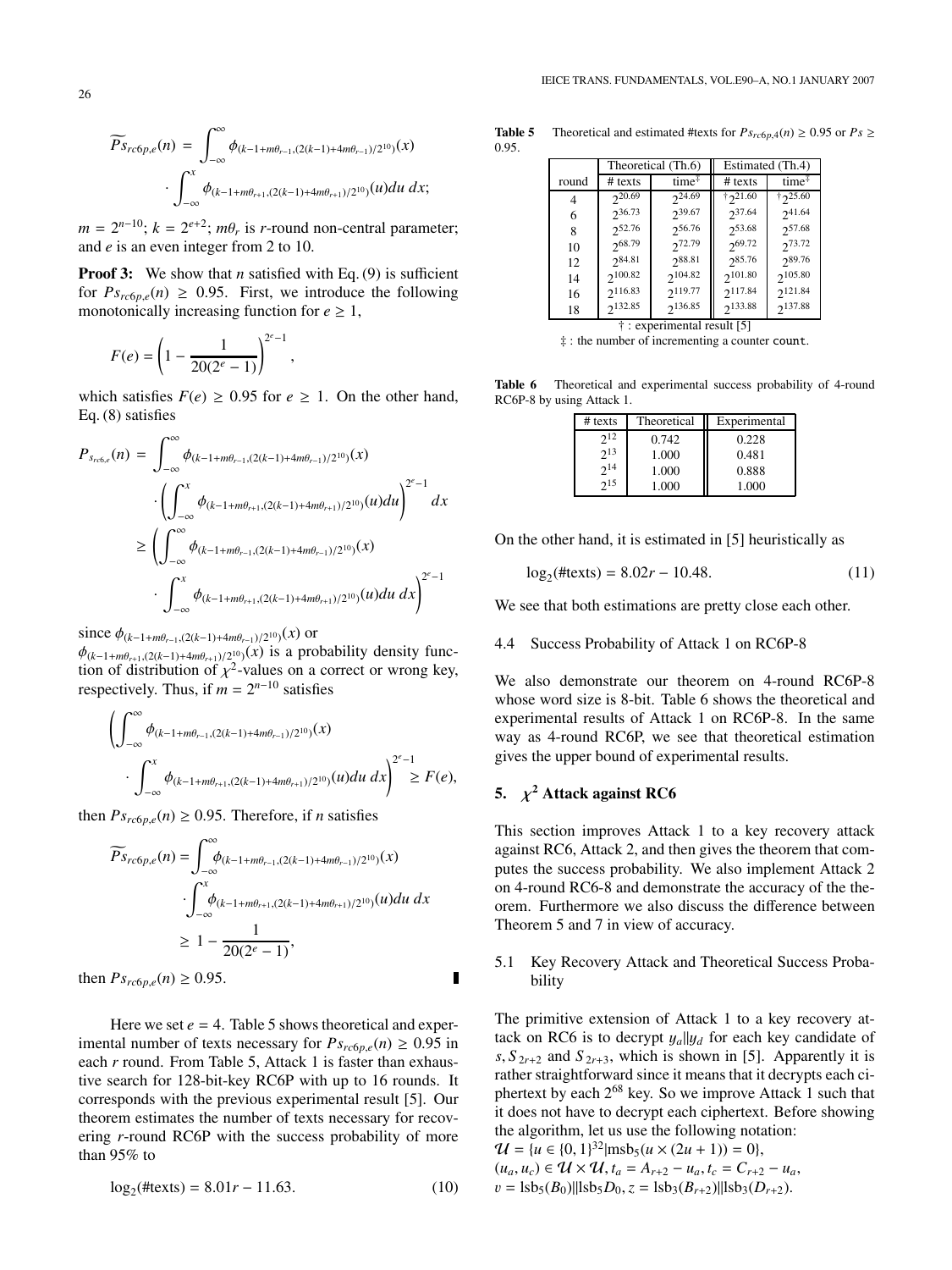#### **Attack 2:**

- 1. Choose a plaintext  $(A_0, B_0, C_0, D_0)$  and encrypt it to  $(A_{r+2}, B_{r+2}, C_{r+2}, D_{r+2})$ .
- 2. For each  $(u_a, u_c)$ , compute both  $t_a$  and  $t_c$  and update each array by incrementing  $count[t_a][t_c][v][z].$
- 3. For each  $t_a$ ,  $t_c$  and  $v$ , compute the  $\chi^2$ -value  $\chi^2[t_a][t_c][v]$ .
- 4. Compute the average  $ave[t_a][t_c]$  of  $\{\chi^2[t_a][t_c][v]\}_v$ for each  $t_a, t_c$  and output  $t_a$ ,  $t_c$  with the highest  $ave[t_a][t_c]$  as  $S_{2r+2}, S_{2r+3}$ .

Attack 2 computes the  $\chi^2$ -value on 6-bit *z*, which follows the idea of Attack 1. Compared with [8], in which the  $\chi^2$ -value is computed on 10-bit data, Attack 2 seems to recover a correct key more efficiently.

We may note that Attack 2 calculates the  $\chi^2$ -value on  $z =$  lsb<sub>3</sub>( $B_{r+2}$ )|| lsb<sub>3</sub>( $D_{r+2}$ ) by using such plaintexts that make the final-round-rotation 0 for each key candidate. For a correct key, this is exactly equivalent to compute the  $\chi^2$ value on  $\text{lsb}_3(A_r)$ || $\text{lsb}_3(C_r)$ , which is output of  $(r-1)$ -round RC6P because the addition keeps the  $\chi^2$ -value. Thus, we succeed to skip the post-whitening and get that the probability density function of distribution of  $\chi^2$ -value with a correct key in r-round RC6 is equal to  $f_{c[r,n]}$  defined in Theorem 4. On the other hand, in the case of wrong keys, this is exactly equivalent to compute the  $\chi^2$ -value on  $\text{lsb}_{3}(A_{r+2})$ ||  $\text{lsb}_{3}(C_{r+2})$ , which is output of  $(r + 1)$ -round RC6P. Thus, we get that the probability density function of distribution of  $\chi^2$ -value with a wrong key in *r*-round RC6 is equal to  $f_{w[r,n]}$  defined in Theorem 4. From the above discussion, we've proved the following theorem.

**Theorem 7:** The success probability of Attack 2 on *r*round RC6 is given theoretically as

$$
P_{S_{rc6}}(n) = \int_{-\infty}^{\infty} \phi_{(2^6 - 1 + m\theta_{r-1}, (2(2^6 - 1) + 4m\theta_{r-1})/2^{10})}(x)
$$

$$
\cdot \left( \int_{-\infty}^x \phi_{(2^6 - 1 + m\theta_{r+1}, (2(2^6 - 1) + 4m\theta_{r+1})/2^{10})}(u) du \right)^{2^{64} - 1} dx,
$$
(12)

where  $2^n$  is the number of texts,  $m = 2^{n-20}$  and  $m\theta_r$  is rround non-central parameter.

We approximate Eq. (12) to reduce the computation amount to get (12) in the same way as Theorem 5. Theorem 8 eliminates the computation of exponentiation  $2^{64} - 1$ on an integral part in (12) and, thus, enables effective computation of *n* with  $Ps_{rc6}(n) \ge 0.95$ .

**Theorem 8:** The sufficient condition for  $Ps_{rc6}(n) \ge 0.95$  is

$$
\widetilde{Ps}_{rc6}(n) \ge 1 - \frac{1}{20(2^{64} - 1)},
$$

where

**Table 7** #texts necessary for  $Ps_{rc6}(n) \ge 0.95$  (From Th.8).

|                                                                                                                                     |  | 10 |  | 16 |                                                                                                    |
|-------------------------------------------------------------------------------------------------------------------------------------|--|----|--|----|----------------------------------------------------------------------------------------------------|
| $#$ texts                                                                                                                           |  |    |  |    | $2^{31.06}$ $2^{47.10}$ $2^{63.13}$ $2^{79.15}$ $2^{95.17}$ $2^{111.19}$ $2^{127.20}$ $2^{143.21}$ |
| time complexity <sup>†</sup> $2^{85.06}$ $2^{101.10}$ $2^{117.13}$ $2^{133.15}$ $2^{149.17}$ $2^{165.19}$ $2^{181.20}$ $2^{197.21}$ |  |    |  |    |                                                                                                    |

 $\dagger$ : the number of incrementing a counter count.

**Table 8** Theoretical and experimental success probability of 4-round RC6-8 (Alg. 2).

| $#$ texts    |      | 218                     | 219 |      |
|--------------|------|-------------------------|-----|------|
| Theoretical  | 0.00 | $0.05 \pm 0.73$         |     | 1.00 |
| Experimental | 0.00 | $\vert 0.04 \vert 0.76$ |     | 1.00 |

$$
\widetilde{Ps}_{rc6}(n) = \int_{-\infty}^{\infty} \phi_{(2^6 - 1 + m\theta_{r-1}, (2(2^6 - 1) + 4m\theta_{r-1})/2^{10})}(x)
$$

$$
\cdot \int_{-\infty}^{x} \phi_{(2^6 - 1 + m\theta_{r+1}, (2(2^6 - 1) + 4m\theta_{r+1})/2^{10})}(u) du dx,
$$

 $m = 2^{n-20}$  and  $m\theta_r$  is *r*-round non-central parameter.

Table 7 shows the necessary number of texts and time complexity which make success probability of Attack 2 on RC6 95% or more. The necessary number of texts is computed by Theorem 8. Time complexity is estimated by the number of incrementing a counter count, which is the dominant step of Attack 2. The number of available texts is bounded by  $2^{128}$  in Attack 2 and that the time complexity is #texts  $\times 2^{27\times2}$  since Attack 2 recovers both post-whitening keys at once. In [8], they estimated heuristically that 192 bit-key or 256-bit-key RC6 are broken up to 14 or 15 rounds by their key recovery algorithm, respectively. We've now proved theoretically that 192-bit-key and 256-bit-key RC6 can be broken up to 16 rounds. Attack 2 works on an 128 bit-key RC6 with up to 8 rounds. Thus, our results can answer the open question of [8], that is whether or not the  $\chi^2$ attack works on RC6 with 16 rounds or more.

#### 5.2 Success Probability of Attack 2 on RC6-8

We also demonstrate Theorem 7 on 4-round RC6-8. Table 8 shows the theoretical and experimental results. We see that theoretical estimation gives a pretty good approximation compared with Table 6. Let us discussion the reason. In Attack 1, we assume that the  $\chi^2$ -values of wrong keys in  $r$ -round RC6P equals that in  $(r + 1)$ -round RC6P to estimate  $Ps_{rc6p,e}(n)$ . However, this is exactly upper bound of  $\chi^2$ -values of wrong keys. In the case of Attack 2, the  $\chi^2$ values of wrong keys in *r*-round RC6 are equal to that in  $(r+1)$ -round RC6P. Thus, we see that theoretical estimation of Theorem 7 is much better than that of Theorem 5.

## **6. Concluding Remarks**

In this paper, we have improved the  $\chi^2$ -attack on RC6P to the  $\chi^2$ -attack on RC6 and proved the theorems that evaluate the success probability in the  $\chi^2$ -attacks on RC6P and RC6. The derived formulae can be computed efficiently and provide a theoretical analysis of the success probability in the